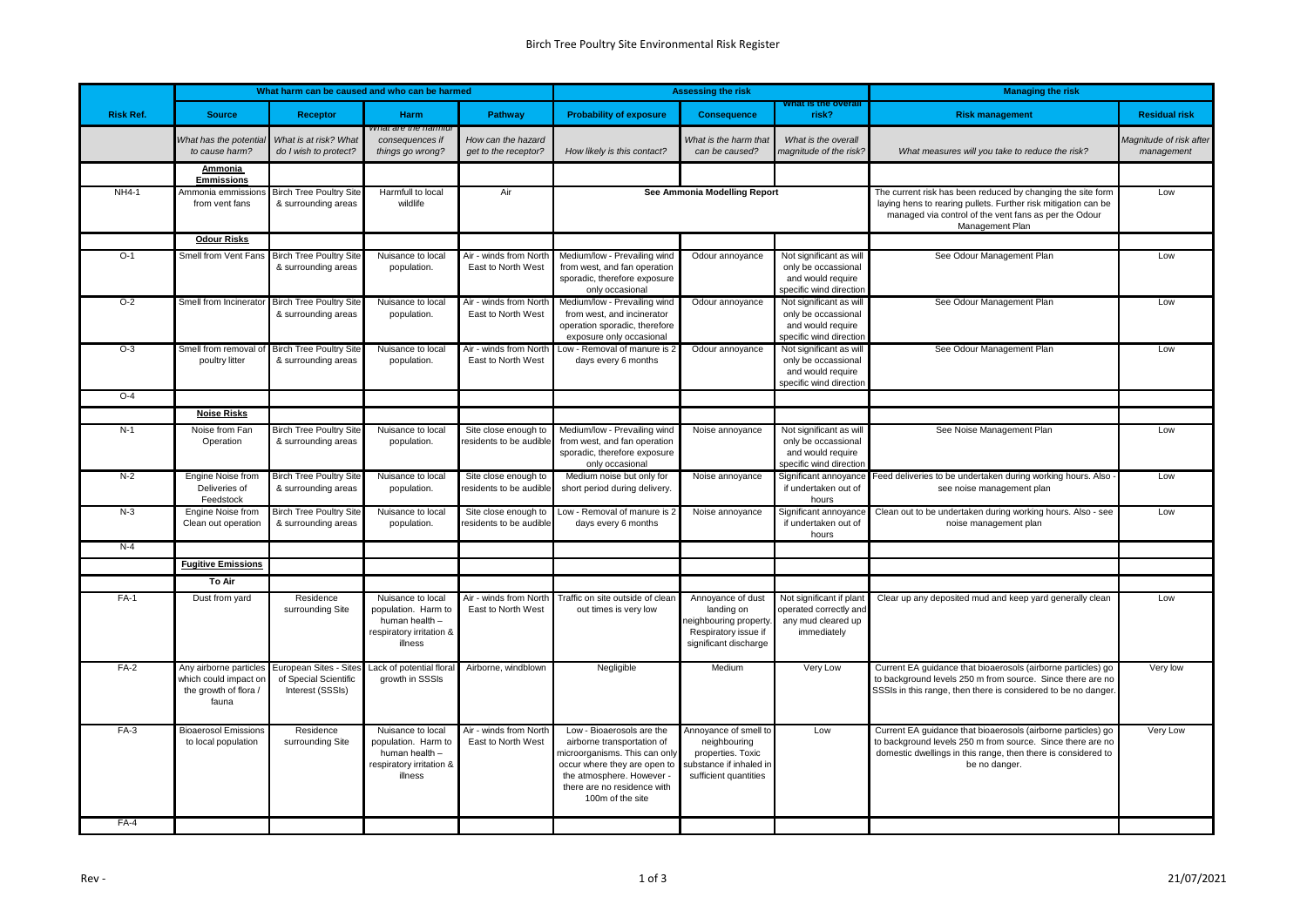|                  |                                                               | What harm can be caused and who can be harmed          |                                                                                                                                |                                                                                                                           |                                                                                                            | <b>Assessing the risk</b>                                                                                                      |                                                                                           | <b>Managing the risk</b>                                                                                                                                                                                                                                                                                                                                                                             |                                       |
|------------------|---------------------------------------------------------------|--------------------------------------------------------|--------------------------------------------------------------------------------------------------------------------------------|---------------------------------------------------------------------------------------------------------------------------|------------------------------------------------------------------------------------------------------------|--------------------------------------------------------------------------------------------------------------------------------|-------------------------------------------------------------------------------------------|------------------------------------------------------------------------------------------------------------------------------------------------------------------------------------------------------------------------------------------------------------------------------------------------------------------------------------------------------------------------------------------------------|---------------------------------------|
| <b>Risk Ref.</b> | <b>Source</b>                                                 | <b>Receptor</b>                                        | Harm                                                                                                                           | Pathway                                                                                                                   | <b>Probability of exposure</b>                                                                             | <b>Consequence</b>                                                                                                             | what is the overall<br>risk?                                                              | <b>Risk management</b>                                                                                                                                                                                                                                                                                                                                                                               | <b>Residual risk</b>                  |
|                  | What has the potentia<br>to cause harm?                       | What is at risk? What<br>do I wish to protect?         | vnat are the namilu<br>consequences if<br>things go wrong?                                                                     | How can the hazard<br>get to the receptor?                                                                                | How likely is this contact?                                                                                | What is the harm that<br>can be caused?                                                                                        | What is the overall<br>magnitude of the risk?                                             | What measures will you take to reduce the risk?                                                                                                                                                                                                                                                                                                                                                      | Magnitude of risk after<br>management |
|                  | To water                                                      |                                                        |                                                                                                                                |                                                                                                                           |                                                                                                            |                                                                                                                                |                                                                                           |                                                                                                                                                                                                                                                                                                                                                                                                      |                                       |
| FW-1             | Rainwater from Roofs<br>& Yard                                | Ground water                                           | Pollution of the ground<br>& groundwater                                                                                       | soakaway through<br>ground / surface run<br>off                                                                           | Very low - yard & roof area is<br>not contaminated                                                         | Pollution of ground<br>water                                                                                                   | Very Low                                                                                  | Operate site to ensure yards and roofs are kept clean                                                                                                                                                                                                                                                                                                                                                | Very Low                              |
| $FW-2$           | Dirty Wash Water                                              | Ground water                                           | Pollution of the ground<br>& groundwater                                                                                       | soakaway through<br>ground / surface run<br>off                                                                           | Very low - there are dedicate<br>drains which leads to a dirty<br>water store.                             | Pollution of ground<br>water                                                                                                   | Very Low as pathway<br>does not exist unless<br>protection measures<br>breached           | System to be checked to ensure fully operational, and dirty<br>water tanks to be emptied before full                                                                                                                                                                                                                                                                                                 | Very Low                              |
| $FW-3$           | Diesel                                                        | Ground water                                           | Pollution of the groun<br>& groundwater                                                                                        | soakaway through<br>ground / surface run<br>off                                                                           | Low - diesel storage for<br>generator is in bunded tank                                                    | Pollution of ground<br>water                                                                                                   | Very low for tank<br>unless breached.                                                     | Integrity of tank to be regularly checked.                                                                                                                                                                                                                                                                                                                                                           | Very Low                              |
| $FW-4$           |                                                               |                                                        |                                                                                                                                |                                                                                                                           |                                                                                                            |                                                                                                                                |                                                                                           |                                                                                                                                                                                                                                                                                                                                                                                                      |                                       |
|                  | Pests                                                         |                                                        |                                                                                                                                |                                                                                                                           |                                                                                                            |                                                                                                                                |                                                                                           |                                                                                                                                                                                                                                                                                                                                                                                                      |                                       |
| $FP-1$           | Flies                                                         | Residence<br>surrounding Site                          | Nuisance to local<br>population. Health &<br>Hygiene                                                                           | Airborne                                                                                                                  | Low - general operation of site<br>has no feedstock for flies to<br>breed.                                 | <b>Health and Hygiene</b><br>risk to local population<br>together with nuisance                                                | Low                                                                                       | Ensure manure cleared up immediately after clean out                                                                                                                                                                                                                                                                                                                                                 | Low                                   |
| $FP-2$           | Rodents                                                       | Residence<br>surrounding Site                          | Nuisance to local<br>population. Health &<br>Hygiene                                                                           | Land borne                                                                                                                | Low - general operation of site<br>has no feedstock for rodents to<br>breed. Pest control also in<br>place | <b>Health and Hygiene</b><br>risk to local population<br>together with nuisance                                                | Low                                                                                       | Rat poison should be placed around the site to control the<br>vermin population                                                                                                                                                                                                                                                                                                                      | Low                                   |
| $FP-3$           |                                                               |                                                        |                                                                                                                                |                                                                                                                           |                                                                                                            |                                                                                                                                |                                                                                           |                                                                                                                                                                                                                                                                                                                                                                                                      |                                       |
|                  | <b>Mud/Litter</b>                                             |                                                        |                                                                                                                                |                                                                                                                           |                                                                                                            |                                                                                                                                |                                                                                           |                                                                                                                                                                                                                                                                                                                                                                                                      |                                       |
| $FM-1$           | Mud from vehicles<br>taking manure / dirty<br>water to fields | Surrounding<br>residence, Site<br>operators, Road User | Nuisance to local<br>population. Danger to<br>road users if spread<br>onto public highway.<br>General safety hazard<br>on site | Spread by vehicles                                                                                                        | Ensure fields are in suitable<br>condition prior to transportation                                         | Nuisance to local<br>population. Danger to<br>road users if spread<br>onto public highway.<br>General safety hazard<br>on site | Not significant if<br>consideration is given<br>before clean out<br>operation             | Clear up any deposited mud and keep yard generally clean                                                                                                                                                                                                                                                                                                                                             | Low                                   |
| $FM-2$           | Litter / Waste                                                | Surrounding<br>residence, Site<br>operators            | Nuisance to local<br>population. Health &<br>Hygiene                                                                           | windborne                                                                                                                 | Low - process does not create<br>litter / waste                                                            | Nuisance to local<br>population. General<br>safety hazard on site                                                              | Not significant if any<br>litter / waste generated<br>is disposed of into bins<br>/ skips | Only litter waste will be personally generated by operatives or<br>service personnel                                                                                                                                                                                                                                                                                                                 | <b>Very Low</b>                       |
| $FM-3$           |                                                               |                                                        |                                                                                                                                |                                                                                                                           |                                                                                                            |                                                                                                                                |                                                                                           |                                                                                                                                                                                                                                                                                                                                                                                                      |                                       |
|                  | <b>Accidents</b>                                              |                                                        |                                                                                                                                |                                                                                                                           |                                                                                                            |                                                                                                                                |                                                                                           |                                                                                                                                                                                                                                                                                                                                                                                                      |                                       |
| $A-1$            | Discharge from<br>overfilled dirty water<br>tank              | <b>Birch Tree Poultry Site</b><br>& surrounding areas  | Pollution of surface &<br>ground water with dirty<br>water tank                                                                | soakaway through<br>ground / surface run<br>∩ff                                                                           | Very low - tanks are of<br>sufficent volume to take<br>expected volumes                                    | Pollution of ground<br>water                                                                                                   | Very Low as pathway<br>does not exist unless<br>procedures breached                       | Dirty water tank to be checked daily during clean out<br>operation                                                                                                                                                                                                                                                                                                                                   | Very Low                              |
| $A-2$            | Spillage / failure of fue<br>& oil                            | Ground water                                           | Pollution of surface &<br>ground water with fuel<br>or oil                                                                     | Fuel or oil release,<br>then surface run-off<br>and/ or percolation                                                       | Low                                                                                                        | Pollution of ground<br>water, contamination<br>of ground                                                                       | Low                                                                                       | Fuel and oil can contaminate the water and ground. If enough<br>is spilled, a fire may start.<br>All Fuel or Oil is stored securely in the generator Building.<br>Should a spill occur then the spill kit should immediately be<br>retrieved from the CHP building and the spillage contained.<br>The spent spill kit should then be suitably disposed of<br>depending on its level of contamination | Very Low                              |
| $A-3$            | Fire within poultry<br>buildings                              | <b>Birch Tree Poultry Site</b><br>& surrounding areas  | Nuisance to local<br>population. Injury to<br>staff, fire-fighters or<br>arsonists/ vandals.                                   | Air transport of smoke<br>Contaminated<br>firewater by runoff<br>from site and via<br>surface water drains<br>and ditches | Low                                                                                                        | Nuisance to local<br>population. Health<br>and Safety                                                                          | Low                                                                                       | Fire alarm system in operation within buildings - to be<br>maintained as per installers instructions                                                                                                                                                                                                                                                                                                 | Very Low                              |